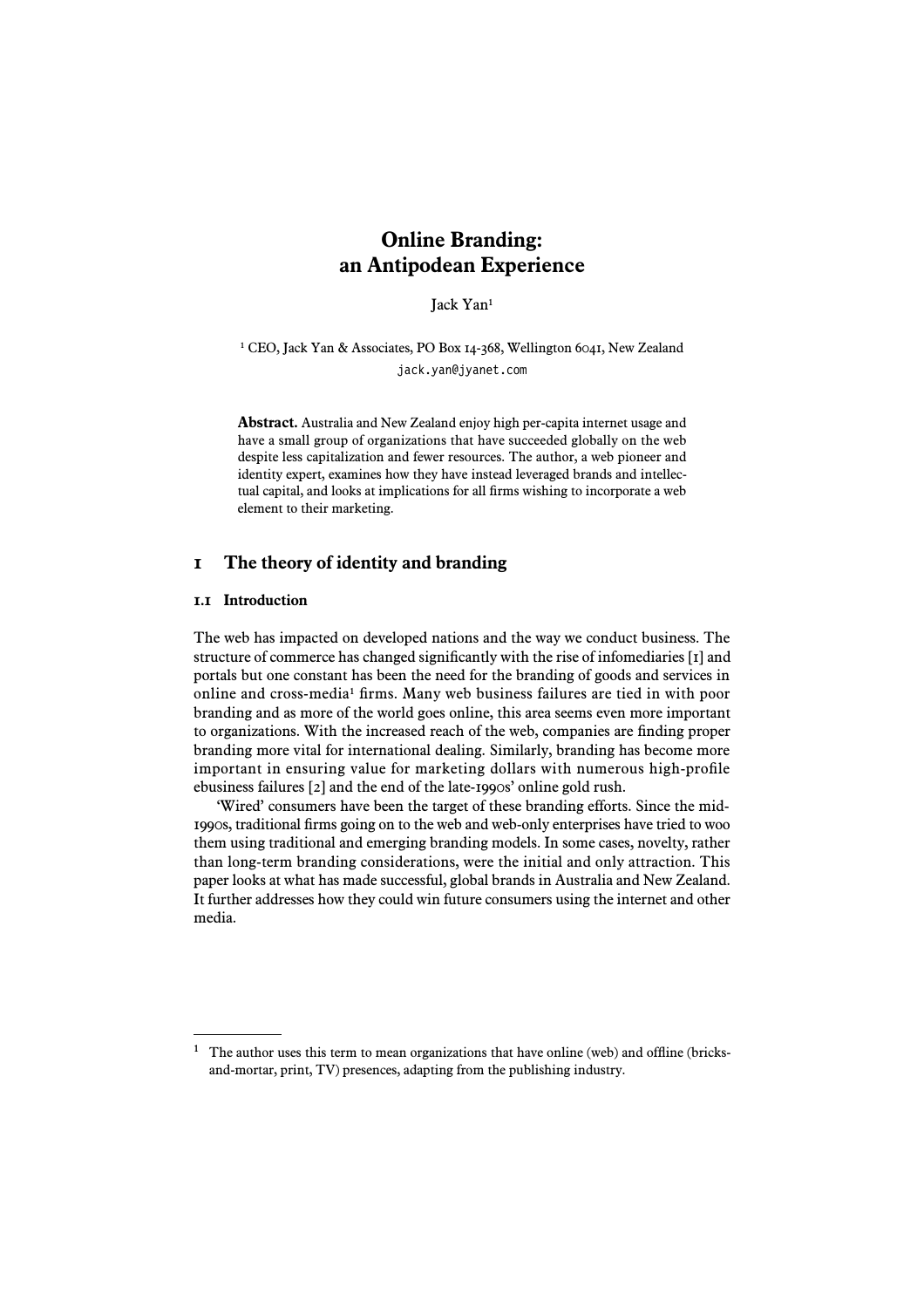#### **1.2 What is branding?**

With more practitioners in branding, the offline phenomenon of experts disagreeing on the definition of the word has made its way online. [3] One authority is Wally Olins, chairman and co-founder of identity consultancy Wolff Olins, who states that the brand began as "the emanation of the company's products as far as one audience was concerned ... the customer."  $[4, 5]$  But the company (or the non-profit organization, or even the nation) [6] is now becoming a brand, representing an "attitude". The "totality of the corporate whole" is represented by the brand. [5]

In other words, the brand has an outward focus, i.e. it is a representation of an organization's vision. It is part of a larger framework of "identity", or:

the explicit management of all the ways in which the organization presents itself through experiences and perceptions to all of its audiences. [7]

Identity begins with a vision or a corporate *raison d'être*. Some organizations use a mission statement, but research by the author [8] shows that a slogan is equally powerful, such as Saturn's "A different kind of company. A different kind of car," and Caltex's "We're pumping," the latter used in New Zealand in the late 1990s for relaunching that company's brand. The important aspects are:

- (a) the uniqueness of the statement relative to other entrants in the market-place;
- (b) the ability to summarize an 'attitude' of the organization.

These elements are then linked with other aspects of the brand, such as its symbol or logotype (or the proprietary brand assets). Audiences, including internal audiences based on Olins's latest thinking on branding, come to learn the association between the attitude and the symbol through a careful communications' campaign.

Semiotics are key. [9] Symbols, logos, etc., signify certain things that form mental pictures in our mind when we interpret them. The campaign ensures that the correct pictures are formed and that incorrect or earlier ones are replaced. [10] Repeated exposures reinforce meaning, which is why consistency in branding is important.

This leads to brand equity  $[I_1]$  – the added value which a brand endows a product – divided into the associations and proprietary assets mentioned, plus brand loyalty, perceived quality and brand awareness. [12] As audiences – whether they are shareholders, future customers, students or any other group – select or think of the brand more frequently, they ultimately contribute to the organization's business performance in economic or strategic terms. [13, 14]

Given all these activities involve the brand, it is hard to pinpoint exactly what "branding" is. "Identity", as defined, must include every element from vision through to image because these are ways the organization presents itself. Some authors like to include the entire process for branding, but that would be contrary to the established usage of "identity". In the literal sense, of branding animals, it comes with the labelling. Its origins began in the nineteenth century with the bestowing of names for common products, usually commodities, while advertising allowed companies to speak to consumers directly. [15] Therefore, branding is restricted to exercises which com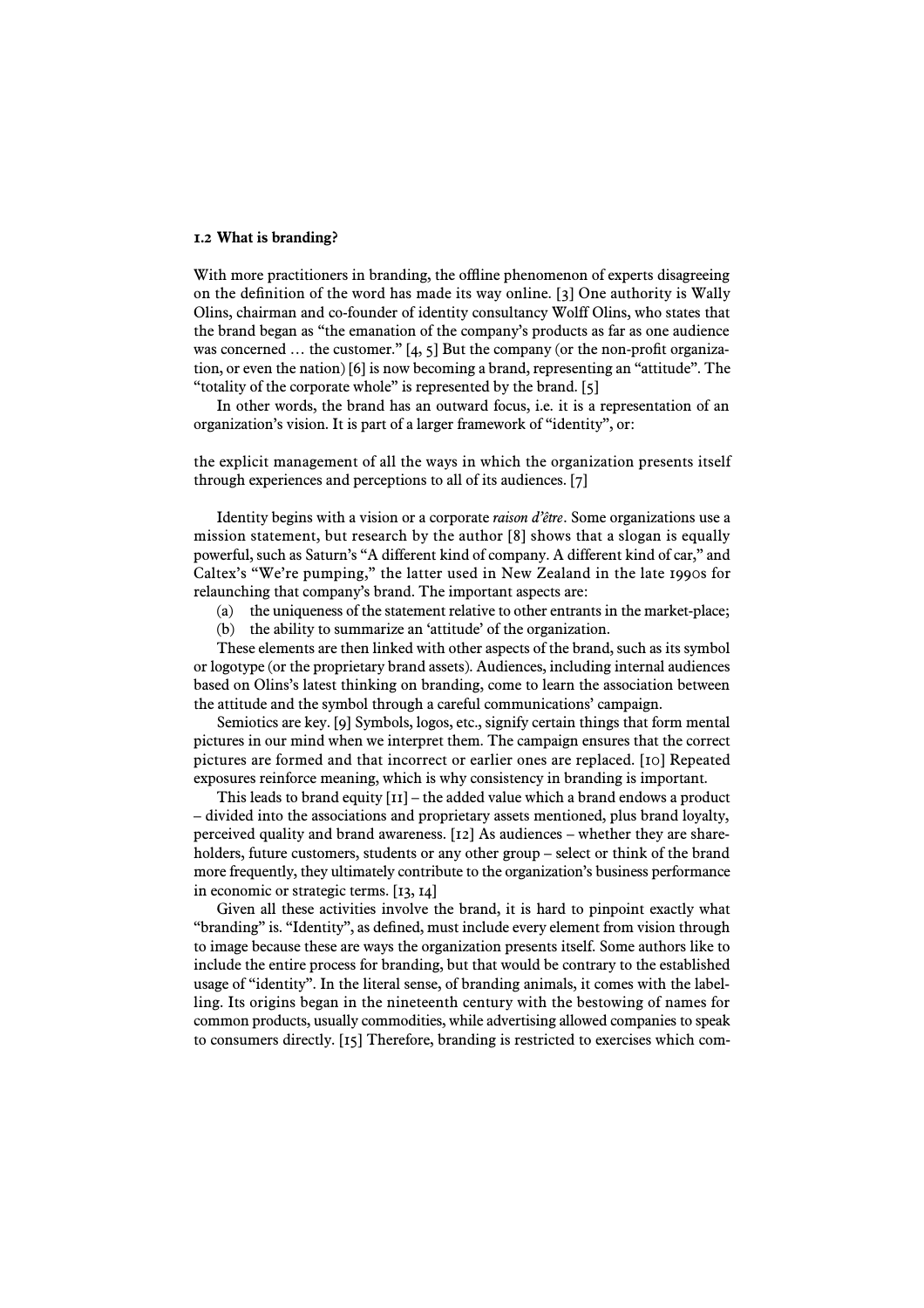municate the identity to audiences. It is the realization of the explicit management in Olins's quote, therefore:

the methods in which the organization communicates, symbolizes and differentiates itself to audiences. [16]

The brand may be thought of as "an inclusive term which refers to a product or service. It includes its trademark, its name, its reputation and the sensual and emotional buttons surrounding it, most often created by advertising." [17]

#### **1.3 The modern wired consumer**

Today's web has parallels to the advent of television in that organizations do not yet know the ideal method of reaching audiences. Olins forecasts that "these teething troubles are going to last for a long time." [5] However, the consumer psychological process remains largely the same. [10] The principal difference is that more experienced audience members often seek information online and are not exposed to it 'unexpectedly', with the exception of online advertising. Some younger internet users, having grown up with advertising and computers, take the web's presence for granted and browse with tightly defined criteria. The question is how an organization ensures its brand is at the top of the user's consideration set and, on a related note, how it can appear in search engines and portals prominently. As stated by Ries, "Internet brands are invisible until you input the brand name into the keyboard. If you don't know the brand name and how to spell it, no sale can happen. Therefore, online, name recognition is paramount." [18]

Organizations must {nd ways of reaching consumers and becoming their preferred or only source if their online ventures are to be successful. Even if there were agreed definitions on branding, there is still the issue of practice.

There is an additional challenge. Brands have become so high profile that the public is fascinated by the organizations behind them. Corporate citizenship has become important. The flip side of branding is that companies that employ sweatshop labour and other unethical practices are more easily targeted. Modern consumers {ght establishment brands, preferring niche players partly because of increased segmentation, as sales leaders Nike and Levi's found in the late-1990s. [19, 20] This suggests that organizations must not risk appearing too overwhelming and retain an entrepreneurial style.

#### **1.4 Australia and New Zealand**

The author focuses on Australia and New Zealand. These two countries are developed and economically free, [21] although the combined population is only roughly 20 million. However, Australia's area is equal to that of the United States. Some organizations from Australasia wishing to compete online cannot realistically focus on a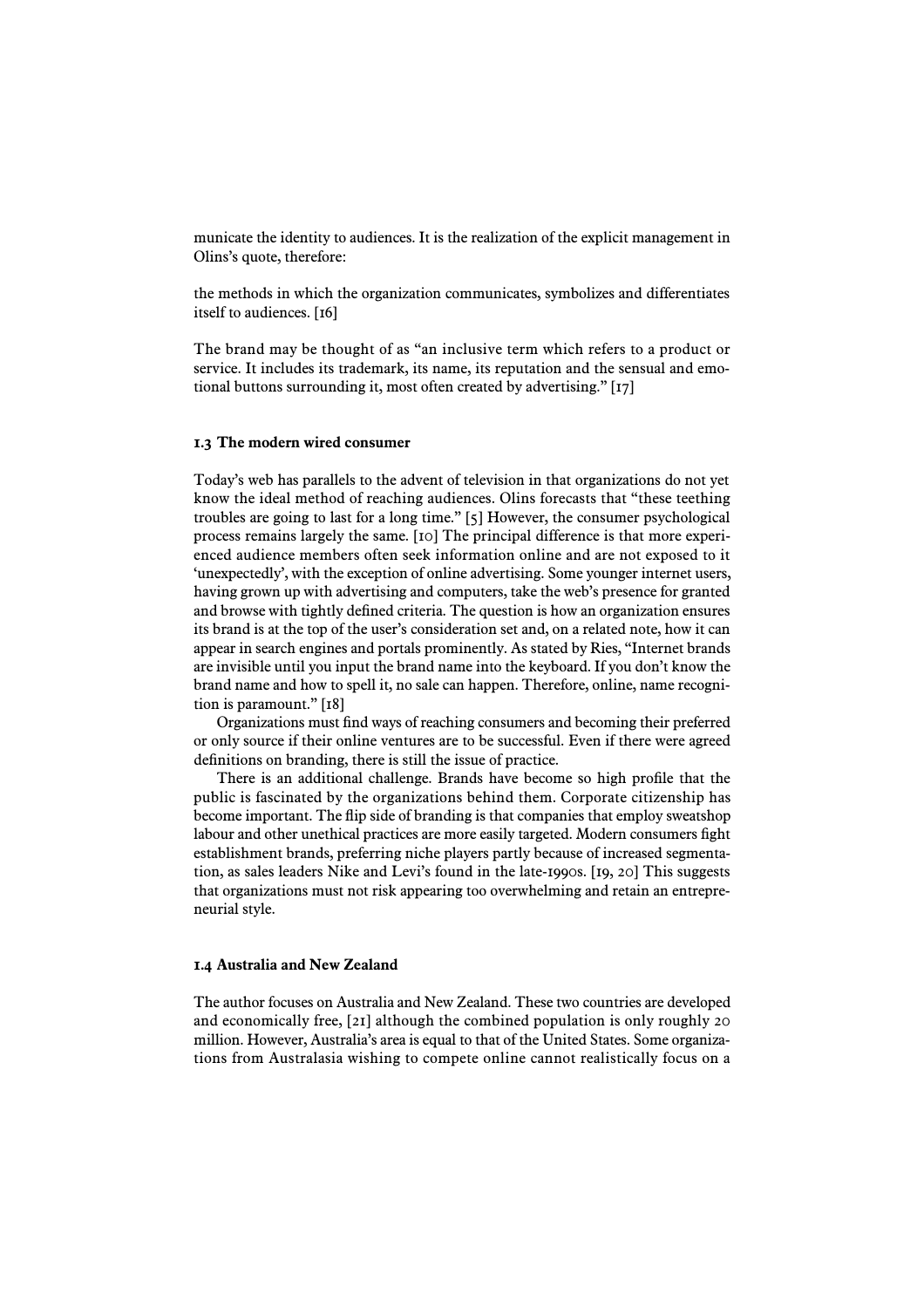domestic market if they wish to have sufficient viewer numbers or customers. Sources of capital are also expectedly fewer. Currency differences, not least the drop in the value of the Australian and New Zealand dollars against the US dollar and other major currencies over 2000, mean that organizations have had to get more value from their earnings, especially if they relied on infrastructure in the United States. To provide them with reach, they have had to adopt careful branding strategies, cultivating their presences online against much larger players.

This is typical of countries that do not have a ready access to capital, despite its mobility. [22] The successful organizations there have to leverage their intangible assets, in this case, their brands, and, by de{nition, part of their intellectual property. If intangibles are the "scarce resource" of the twenty-{rst century, [22] then there are many lessons to be learned from this part of the world.

Relative to the United States, the Australasian web has been quieter. Despite contemporaneous availability, the smaller population meant there were fewer taking advantage of it. Although there is a very high per capita internet use, the numbers do not match that of Silicon Valley. Differing government policies meant that Australia and New Zealand did not duplicate the degree of innovation seen in Sweden, that resulted in many popular sites visited by international audiences. Flotations of dot coms barely registered in the news.

#### **1.5 Structure**

The following section features an analysis of the players, detailing specific efforts and how they have affected the internet public. The paper concludes with the lessons they provide for future branding for businesses.

### **2 The practice**

## **2.1 The identity and branding model**

The identity and branding model was developed after a full analysis of the literature and research into branding practice (see Fig. 1 overleaf). [23] This model links vision, research, exposition and image with business performance. Image is the consequence of branding activity and deals with how audiences have reacted. Each of these elements is analysed qualitatively here.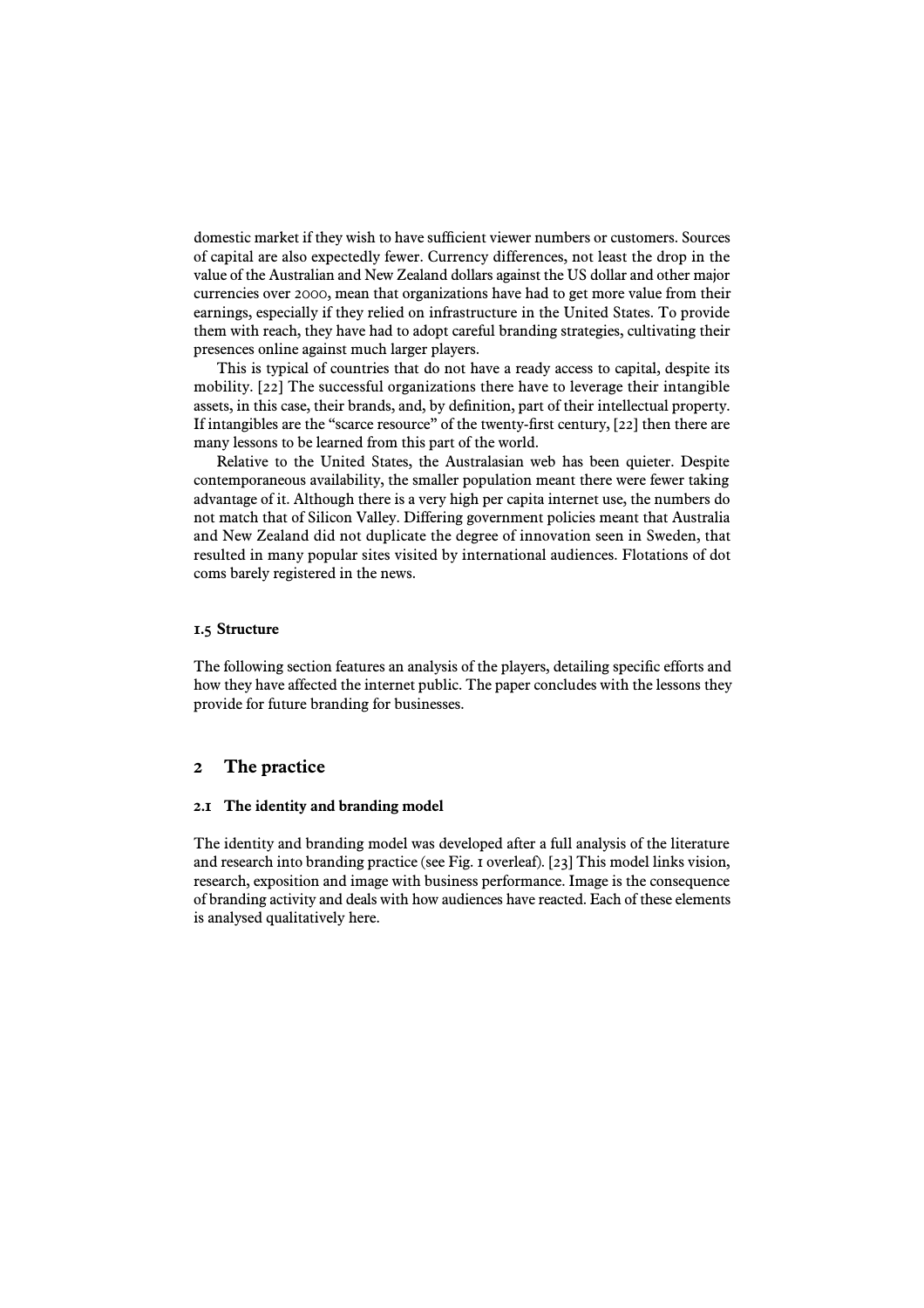

Fig. I. The identity and branding model, from JY&A Consulting: JY&A Consulting Profile. JY&A Consulting, Wellington (2000). The model blends the author's identity research with the principles of market orientation

## **2.2 Vision**

Vision is crucial, according to earlier literature. [7, 24] However, the author found in an earlier study of offline firms that it only provides a foundation for branding activity. [5] Its effect on the other branding stages is not as strong as once thought. This seems to make sense for online firms where having a narrowly defined vision restricts potential development. A loosely defined vision that can give rise to an 'attitude' suits the organization more.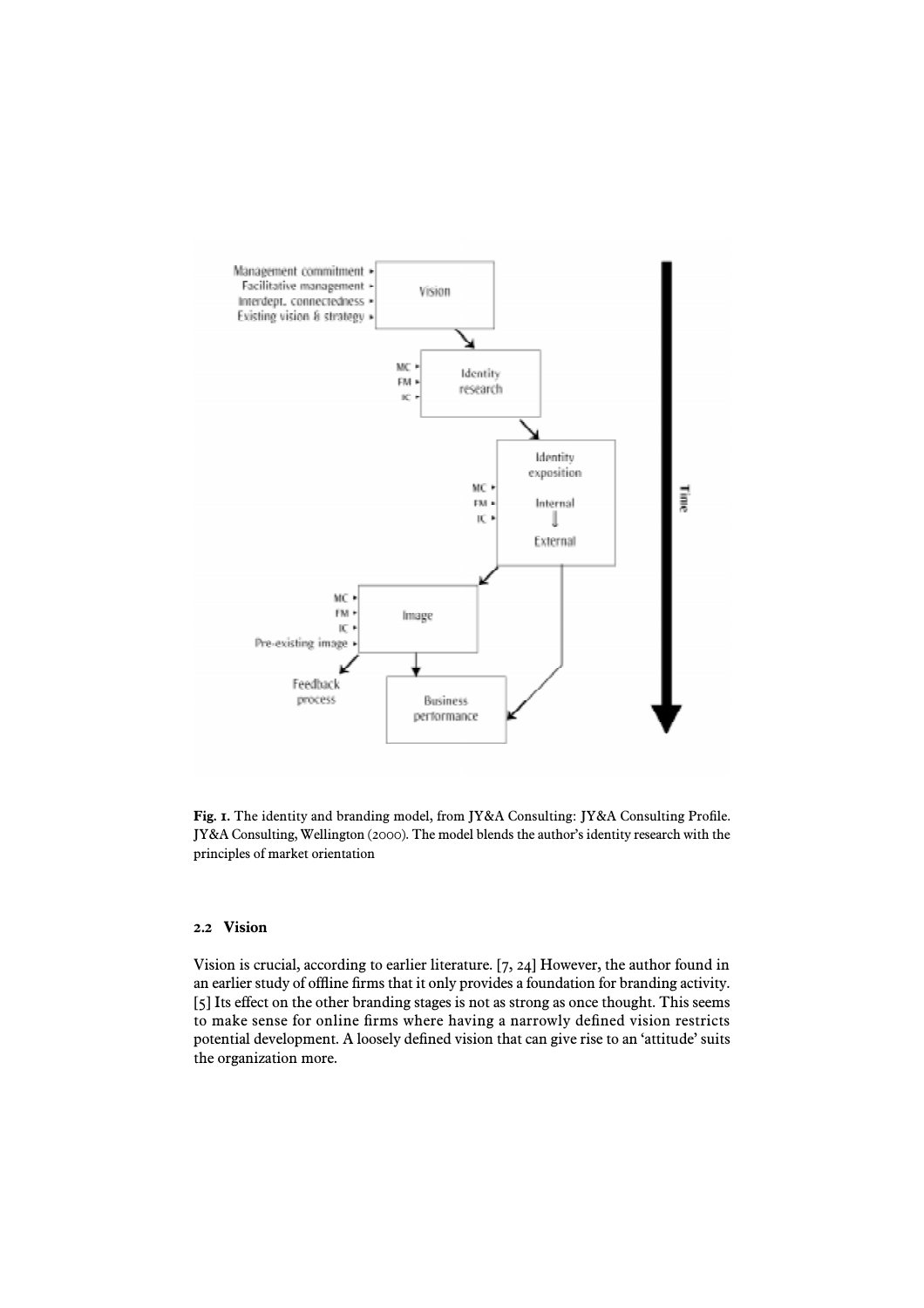Online companies did not have visions that tied them down to product categories or geographical markets. They had a main philosophy but the interpretation of that into strategy was flexible.

New Zealand's Jenniferann.com, the world's leading online lingerie store, has a vision of being a "strong brand" and a "women's super-store", says CEO Jenny Hannah. [25] It eventually etailed homeware and gifts as well. Although its homeware and gifts' diversification happened earlier than planned, it was still accommodated for in her vision.

nzgirl.co.nz defined itself by an attitude ("building self-esteem, self-awareness and confidence"). [26] Technically not a dot com, nzgirl's reputation is global and has been approached by international concerns interested in syndicating its distinctive teenagetargeted content. nzgirl's Jenene Crossan-Nicholls says that her business operates "flexibly" to take on "unexpected turns."

Lucire, Australasia's most widely read fashion title, is one of the very few online entrants allowed into New York Fashion Week (the other noticeable player is Condé Nast's style.com). Arriving later (1997) than its principal competitors except for harpersbazaar.com, Lucire had to differentiate, being independent and showcasing emerging talent alongside established players. It is a highly recognized brand. [27, 28] It was flexible: originally the magazine was regional but became global, when some projections did not eventuate.

The author has called his company "organic", [29] saying that an organization working online has to change with necessity and acquire competences as it develops. Lucire has gradually brought more of its skills in-house, as has Australia's Hippies, a well-known fashion brand, that began with an off-site ecommerce store and now incorporates it under its own domain.

None felt they had stepped away from their principal visions.

The founders were in their 20s. All said that their organizations reflect their personalities, as might be expected with a 'first-generation' firm.<sup>2</sup> There was no evident positioning statement–tagline as with Saturn or Caltex, with the exception of Lucire, which uses "The global fashion magazine". However, that fails to sum up its 'attitude'.

The small sample suggests that taglines or vision statements are less important than the actions demonstrating commitment, attitude and positioning. Site content is stronger for a web-savvy public tired of the commercialism of slogans.

#### **2.3 Researching the venture**

In the author's earlier study, the Narver and Slater market orientation dimensions of management commitment, facilitative management and interdepartmental connectedness [30] impact on subsequent branding stages. Proper research is vital.

Larger organizations research their visions and their suitability because the personality of the organization is not the creation of the CEO alone. Fekete & Com-

<sup>&</sup>lt;sup>2</sup> A firm where the founder is still the managing director, owner or chief executive.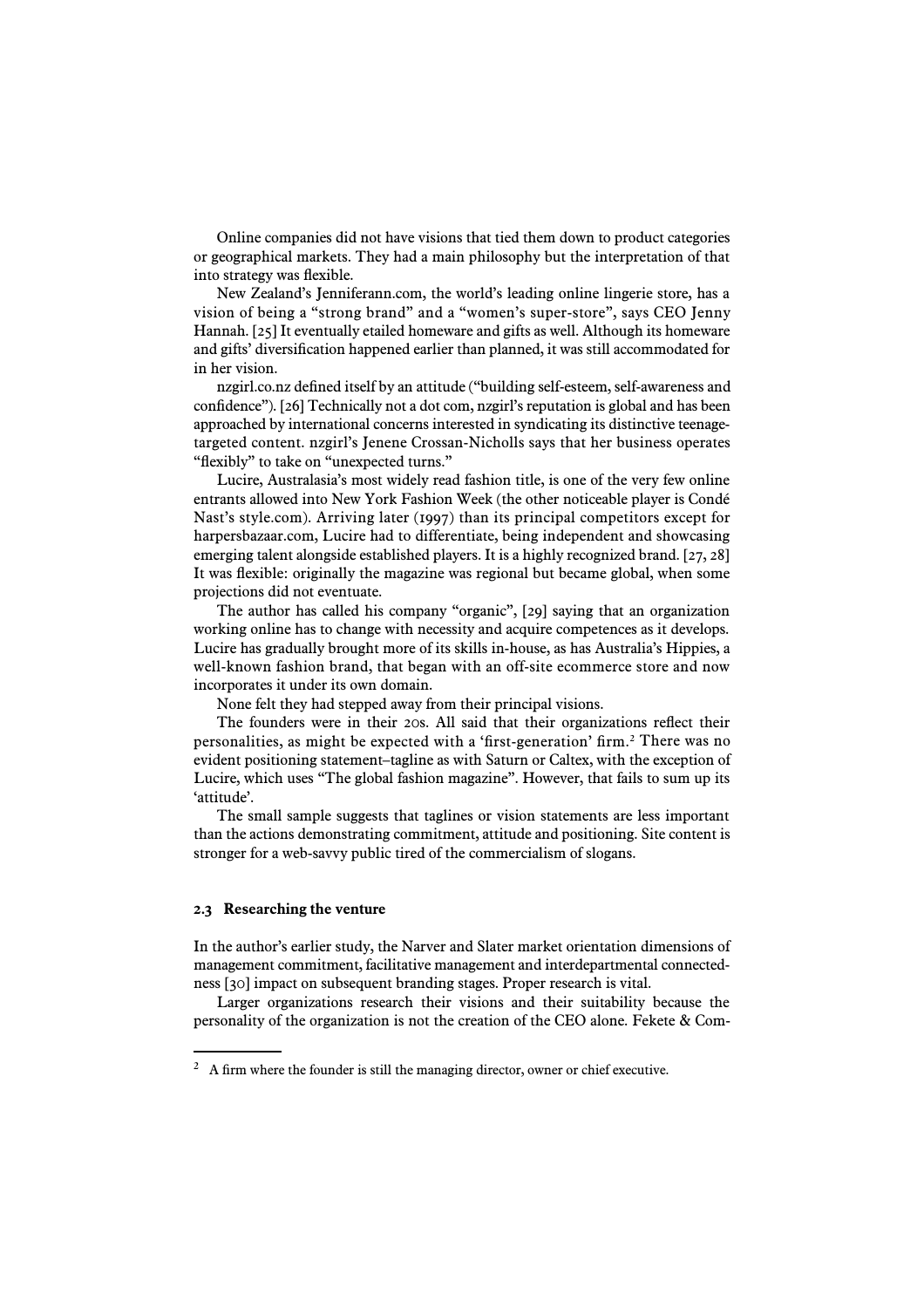pany of Columbus, Ohio, has found that "79 per cent of the CEOs selected a different personality type [for their companies] than did their team of key executives." [31] For the smaller organizations examined, all of whom had more limited resources, research was more ad hoc and the danger of differing personalities not as great. Greater 'tightness' within the team became more important.

Generally, research was not as deep as in offline corporations, compensated for by speed, low cost and a willingness to try, since there was little existing wisdom on how to brand online then. All were active in ensuring that the research's {ndings would be carried through to the product, strengthening their validity.

Hannah said, "I base a lot of my business decisions on 'gut feel'. Of course, I researched my competitors and the whole internet industry. However, I am a strong believer in ... getting on with it." This reflected Lucire's gestation: research in 1996 gave indications but the product differed in execution.

As a result, there is management commitment because the CEO is the centre of the network and the champion of the vision, often using email as the first medium for contact.

Low cost. There is an emphasis on low cost. Hannah brought on team members on an as-needed basis, something shared with Lucire. Hippies' Vanessa Palmer kept her core web team to three although her whole staff's input is sought at meetings when changes are being made. [32] JY&A Fonts, Australasia's leading font software company, relies on others' ecommerce operations to take care of order fulfilment and credit card processing, paying a relatively low commission compared with its offline retailers.

**Close relationships.** They allow people from across the organization to have input into the venture, demonstrating facilitative management. Openness is encouraged – Hannah calling it "crucial" to her company's success.

Close relationships are important. As there are no formal departments, "interdepartmental connectedness" is inapplicable. Palmer says there is 'no formal structure' at Hippies. "Everyone has their own roles and responsibilities, but if someone needs help in another area, you just get in and do it."

Because they are able to find like-minded individuals more easily online, or because they rely on friends, a shared vision is quickly understood. This leads to "fun" – a word commonly found in responses – indicating tightly knit groups.

Crossan-Nicholls "surrounded myself with people that also believed in what we're doing." Lucire reports the same, beginning with its first correspondent, Sidney Morningstar, and later its fashion editor (now editor-in-chief) Simone Knol and photo editor Rebecca Thorpe. [29] As Knol, Thorpe and others emigrated, the venture changed to accommodate them while keeping its principles. Diversifying into television production, the Lucire team has ensured that the original values are retained under its New York-based creative producer Monica Parente. nzgirl is planning its own cross-media move, a strategy which will allow it to get additional readers.

There was no agreement on whether face-to-face meetings were necessary: physical and virtual techniques were employed.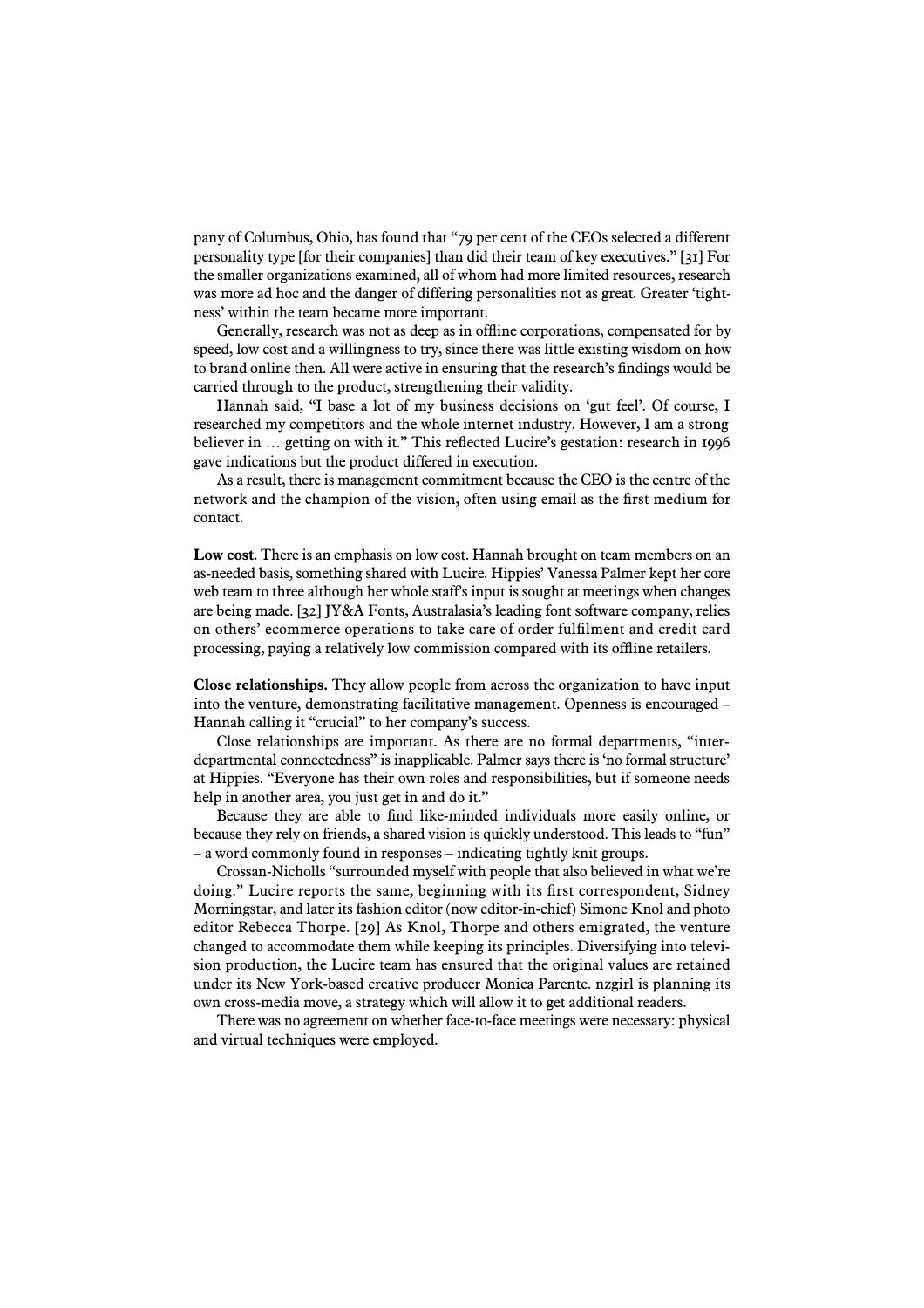The function of departments is largely replaced by the ability to use technology. Palmer began videoconferencing in late 2000 to keep in touch with her American office. This suggests that intangibles, such as intellectual property and professional skills, in addition to brands, are valued more online than scale. The challenge will be for the organizations to retain an entrepreneurial spirit as they grow, but technology, such as videoconferencing, is aiding that.

#### **2.4 Branding the venture**

In online business, Olins may be right in using a more inclusive 'attitude' approach, where independent contractors, freelance workers and virtual team members are literally external to management. They take on more of the behaviours of channel members who need to be sold on the venture but are not full-time employees.

Offline, the most important aspect is facilitative management. The provision of sufficient branding material (e.g. graphics, stationery) and other resources (e.g. funding), and cooperation between management and team members, ensured strong brands. It was reflected online, concerning brand use consistency.

For the organization that has accepted a vision encompassing offline and online ventures, there are issues of:

- (a) whether a brand should be built from scratch for the online medium or adapted from an offline concern and the cost of doing either;
- (b) whether to adopt a different brand for the online arm; [18]
- $(c)$  how great a focus the online venture will have relative to other (offline) ones, if they exist;
- (d) whether to have a different (usually global) target audience for the online venture (which leads to concerns of how high-tech the site can be), if an offline venture already exists;
- (e) whether to mask its national origins through a dot com domain name;
- (f) whether the brand itself is strong enough to remain online-only or whether additional media support is required (not just PR and advertising, but extending the brand into different media).

Those beginning offline adopted existing brands. Bloom Cosmetics, Evolu, Karen Walker and Zambesi ensured commonality across print and web media, furthering the belief that brands created specifically for the web that differ from their online counterparts do not contribute to brand equity.**3** These organizations saw the online presence as more secondary to existing branding methods.

Online ventures had to create brands and predictably placed a greater focus on them. Unlike Amazon.com, they did not change the logo or symbol after going online.

**<sup>3</sup>** Notable exceptions, such as ninemsn.com.au, the Australian portal developed by Nine Network and Microsoft, and stuff.co.nz, owned by Independent Newspapers Ltd., half-owned by News Corp., had cross-media support coupled with substantial financing. However, they target domestic audiences although their resources exceed the independent firms aiming globally.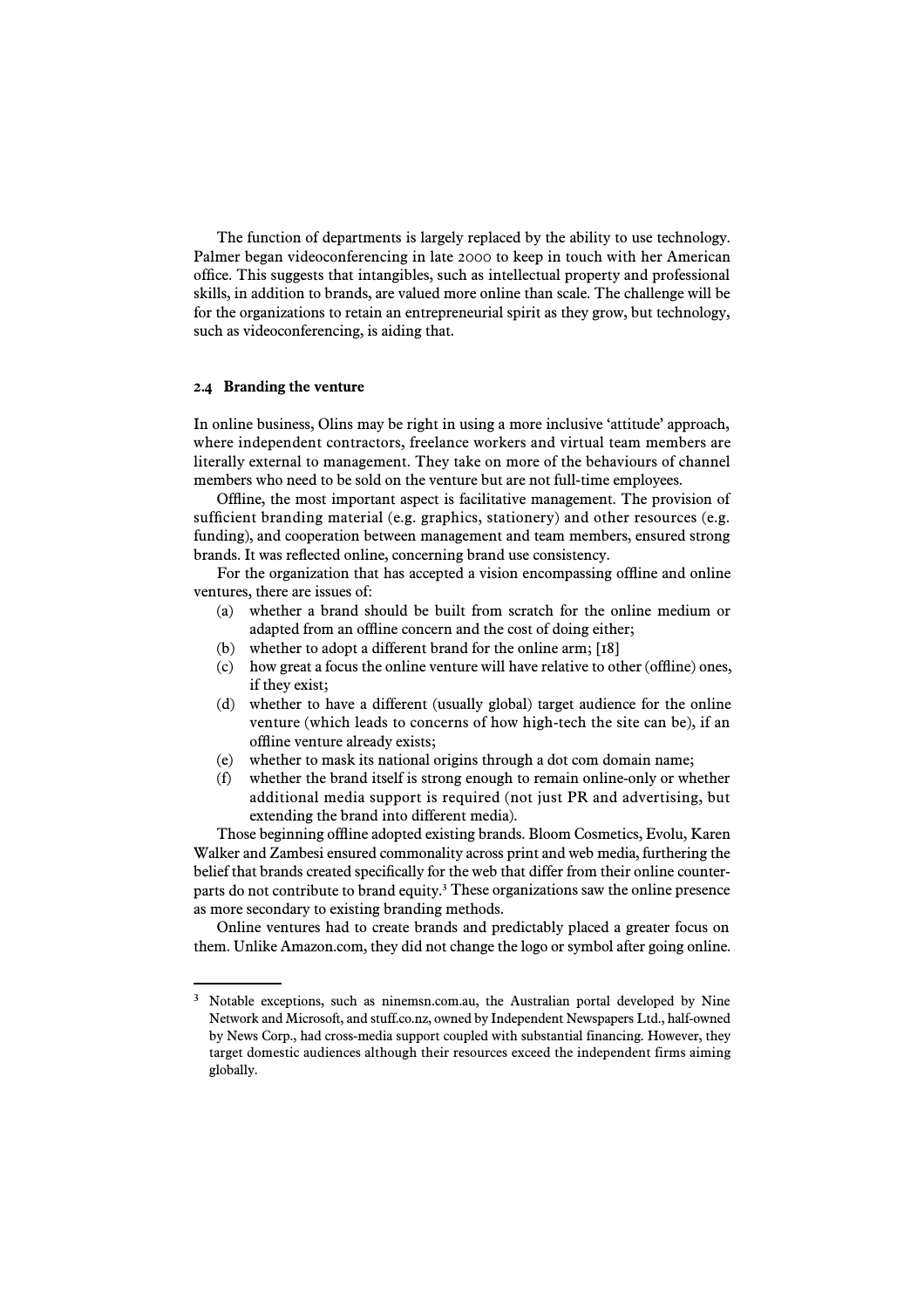The brand equity associated with the original manifestation of the brand exists today.**<sup>4</sup>** Lucire intentionally went with its sans serif masthead to contrast established players such as Elle, Vogue and the now-defunct Lumière.**5** Careful positioning at the beginning ensured they did not have to change.

Consistency in the domain name was important. Those examined did not have a separate web brand.**6** Doing so would have burdened them with the greater cost of pushing what would have effectively been two brands, diluting them both, and using funds that were scarce.

**Think global, act global.** Recognizing the largest market would be the United States, all stayed clear of pushing a stereotypically antipodean image. "We don't hide the fact that we are a New Zealand company," says Hannah, "however, we certainly don't promote it." Her site even adopts American spellings and like all the etailers here, quotes in US dollars. Lucire believes that the use of a New Zealand image is disadvantageous, when many believe it is rural, rather than high-tech. Hippies launched in the United States and Australia simultaneously, using common campaigns for both nations, preventing the use of an overtly Australian image.

All indicated that offline, they did not target a different audience but accepted that events and print media coverage brought them additional awareness outside their core demographics.

For them, national branding is unimportant. Their decisions point to a global society. Competing for its share of mind requires strong, internationally biased brand strategies. These businesses succeeded against traditional players because they do not rely on production techniques, capital or labour, but on brand equity and networks.**<sup>7</sup>**

In the case of Jenniferann.com, Evolu, Karen Walker, Lucire and men's interest site eMale, the founders had prior expertise in visual communications or marketing, meaning that branding advice could be implemented without delay, reliance on outside parties and expense.

**Cross-media importance.** Each used a unique strategy to expose the brand, having secured internal buy-in through management commitment. Hannah went as far as changing the name of her home town, Pokeno, to Jenniferann.com for 12 months. This move attracted media, including a film crew from Japan.

Hippies enters web site awards. Such events are important to bring a human face to the ventures.

**<sup>4</sup>** Only Lucire reported difficulties in controlling how others used its brand. Approved parties that linked to Lucire online did not cause any problems, but unexpected links meant the logotype had been incorrectly displayed. The company regularly 'ego surfs' and provides correct graphics for the parties who linked without permission.

**<sup>5</sup>** Though still online, Lumière's content has not been updated since January 1999.

**<sup>6</sup>** Examples of these extra brands include Moët & Chandon's champagne.com, Odimo's diamond.com and La Perla's glamonweb.com.

**<sup>7</sup>** The exception here is that Jenniferann.com finds that shipping from New Zealand raises its cost, although this will be remedied when Jenny Hannah opens warehouses and offices in Australia and the United States.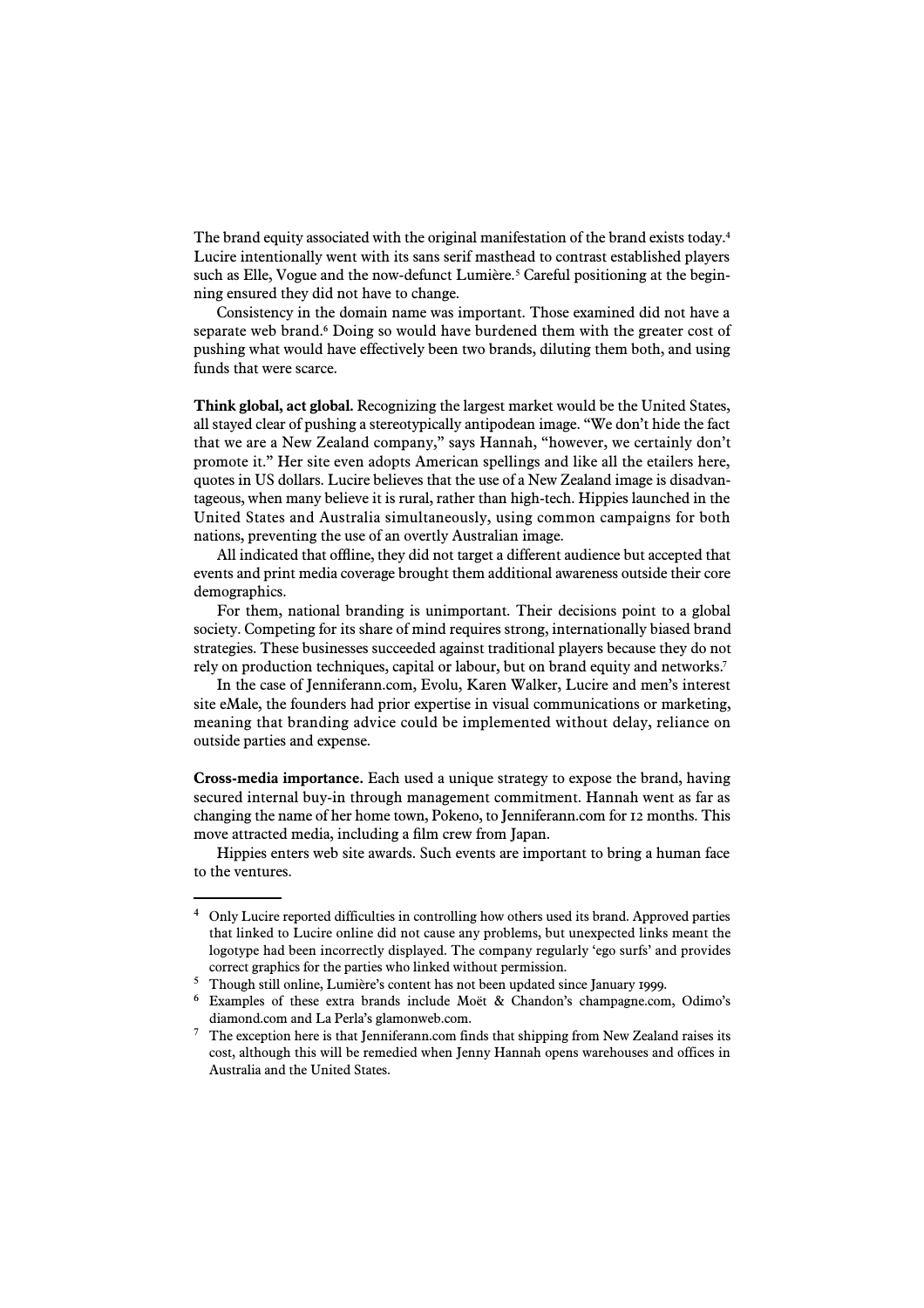They use standard methods for online promotion, including link exchanges, seeking press coverage, syndication and banner advertising. Links help positioning in search engines, which in turn help users find the sites when performing a specific search.

All try to appear in non-web media – whether through getting covered by others or starting ventures in other media – to increase potential audiences and raise their brands' profile, while retaining a team feel through careful and constant internal communication of their philosophy. Generally, few believed that an online-only presence would work.

#### **2.5 Image**

External audiences (in the traditional sense, *viz.* people who do not come under the organization's brand) must view top management as standing behind the organization's claims. This is critical when it comes to order ful{lment, overcoming normally offline or late-adopting customers' fears about credit card use on the web and returning goods. The other limbs are important, too, with facilitative management interpreted as advertising support or acquiring links for the venture.

Interdepartmental connectedness is traditionally the most important element to image, because every member of the team must live up to the ideal. [5] A variant of it – perhaps more accurately described as ensuring buy-in across the team – is reflected online.

Brand equity is built as part of the venture's image. Brand associations, proprietary brand assets, brand loyalty, perceived quality and brand awareness are all consequences [33] of the branding effort. These lead to purchases, repeated visits, registrations, recommendations (e.g. through viral email marketing**8**), bookmarking,**<sup>9</sup>** linking,**10** syndicating (whether formally**11** or through a DIY portal page such as My

**<sup>8</sup>** The encouragement of the forwarding of email messages from the venture by registered subscribers to their friends.

<sup>&</sup>lt;sup>9</sup> Including the addition of Active Channels on Microsoft Internet Explorer, where a user may include a small file that details the latest from a selected site and load its contents for later offline browsing.

**<sup>10</sup>** Including link-back programmes where users are permitted to take certain graphics or banner advertisements and link exchanges.

**<sup>11</sup>** For instance, sites such as Lucire and nzgirl.co.nz provide their content to others through paid and unpaid syndication arrangements.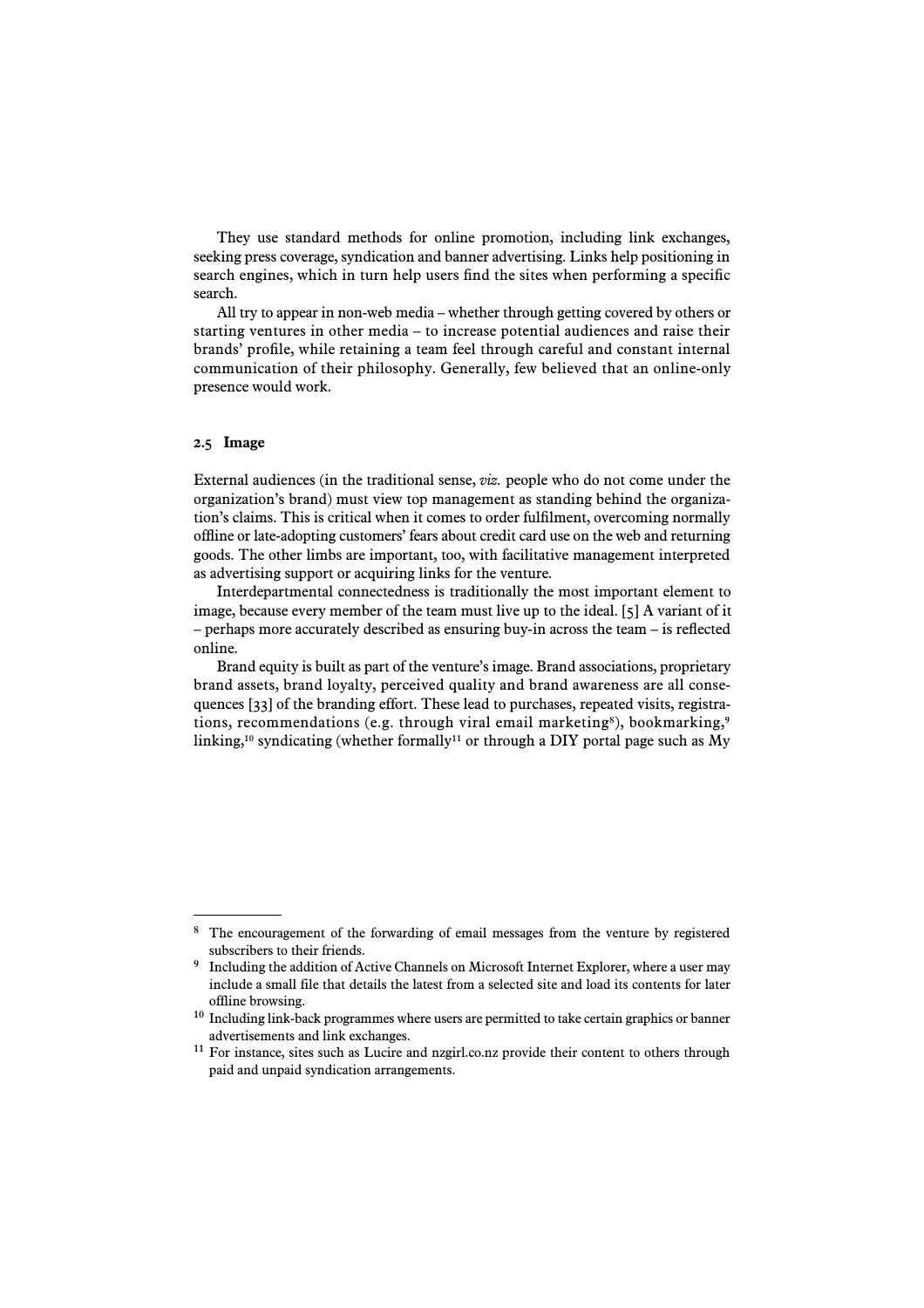Netscape**12**), having parties join an af{liate programme,**13** and other activities that help strengthen and propagate**14** the brand.

Audiences are motivated by the need to trust the organizations they deal with, and give loyalty to them. The brand equity elements do not change online: audiences require assurance that real people, especially the founder, stand behind the product or service.

As none of the companies match large American and European groups budget-wise for promotion, getting into a typical internet user's consideration set means emphasis on below-the-line promotion. Press coverage was perfect for Hippies, producing a unique product. Domestic and American press has been "phenomenal". nzgirl differentiates on content and, in Crossan-Nicholls's words, utilizes marketing alongside events and word-of-mouth. Lucire uses alliances with related, though not supplementary, ventures such as Y2G.com, a hip-hop fashion and entertainment site which syndicates its video footage, iWon.com and Yahoo!, and has used viral email marketing, encouraging users to forward Lucire update emails to friends, who then sign up as registered readers.

Table I. A selection of Lucire partner sites. Lucire has used link exchanges and closer partnerships to help its standing. It has not pursued sites that have an identical psycho- and demographic but those with related audiences that it otherwise would not have reached. A small listing of partner organizations is below.

| <b>Site</b>      | Niche                                                 |
|------------------|-------------------------------------------------------|
| BrideSave.com    | Bridal etailing                                       |
| eMale            | Men's interest and fashion                            |
| <b>ID</b> Models | Modelling                                             |
| iWon.com         | General audiences                                     |
| NYSALE.com       | Sales in tri-state area                               |
| <i>Sirenne</i>   | New women's interest magazine from JY&A Media, summer |
|                  | 2001 launch                                           |
|                  |                                                       |

**<sup>12</sup>** My Netscape allows users to select "channels" to add to a customized homepage.

**<sup>13</sup>** Essentially an online sales-commission programme where individuals set up "shops" on their own sites that sell the venture's goods, using coding and branding provided by the venture. The most successful example is Amazon.com's affiliate programme, duplicated by its UK and German subsidiaries.

**<sup>14</sup>** Some users will (usually illegally) take a site's logo and use it for linking to the site from their own pages. This phenomenon means that organizations need to keep a careful watch over how their brands are used. Not only can the user's pages provide improper associations (such as online adult magazines) but they can misuse the logo or symbol through cropping, resizing and other techniques. Some companies, such as the author's, regularly "ego-surf" (check for their own names through search engines) to patrol and enforce trademark use.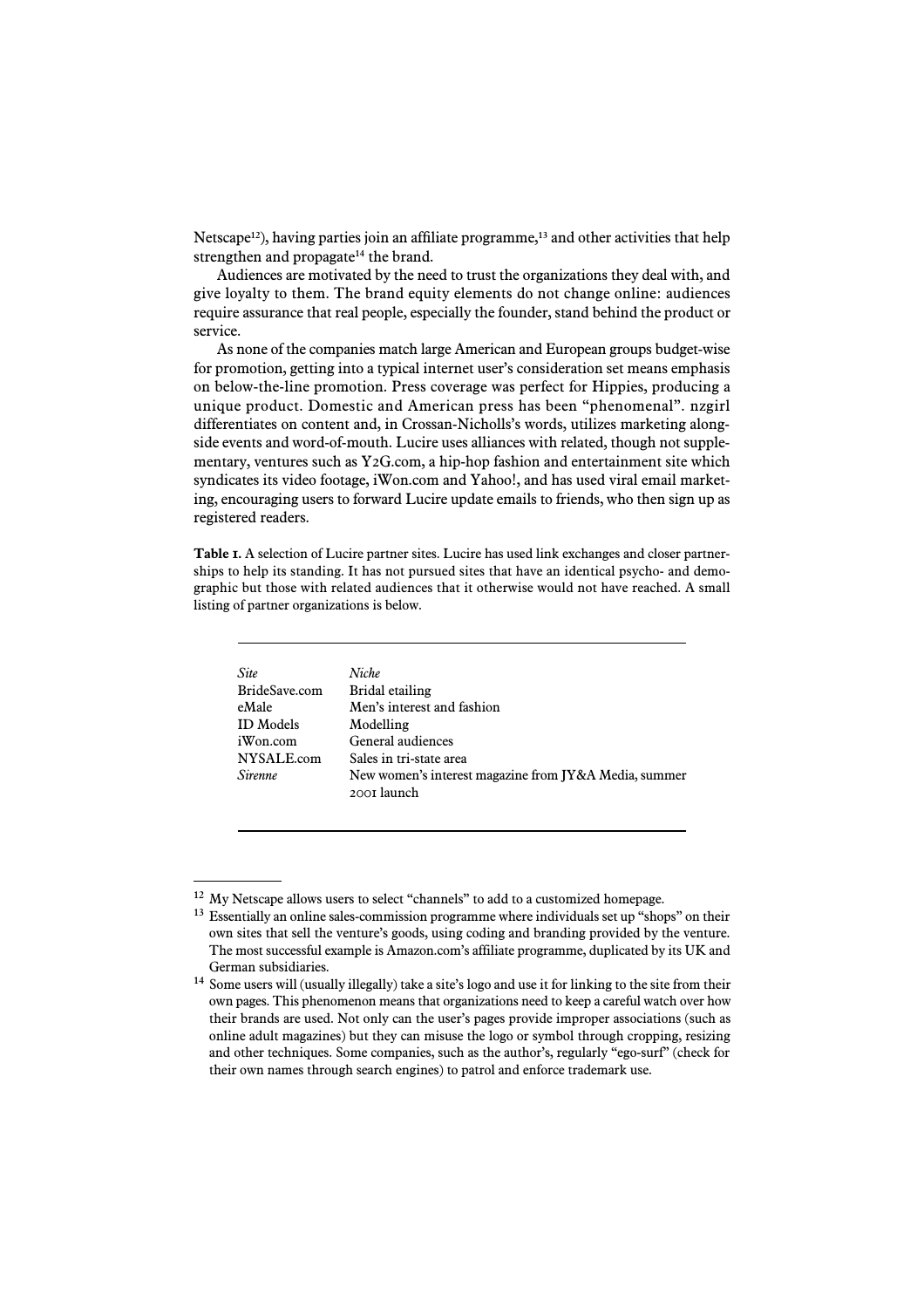Although none directly addressed the issue, they have been careful not to appear too large as modern consumers react against corporations perceived to be exploitative.**15** This has a negative effect internally, too. Online ventures risk losing team spirit, the very thing that helped their growth.

The "attitude" referred to by Olins is apparent. Although no external audiences were researched, respondents said that they believed they conveyed a fun or supportive image. These were elements of their attitudes. Other elements, like morality or justice, play their part. Respondents appear keen to counter the dishonesty that audiences perceive of large corporations, a trend that began in the 1990s and offline.

Therefore, nzgirl aims to be its audience's "'best friend' … they can come and be anonymous, yet get advice, make friends, be entertained, gain information, not be threatened or made to feel bad. … They can rely on us to be here 24–7." Lucire ensures timely replies to readers' queries and has a policy of helping enquiring students with their research.

The trend toward caring brands will continue – and there is evidence to show that consumers' preference for them is nothing new. [10, 34] What has changed is access to information that help consumers make informed decisions in an increasingly global society. Every respondent understands that the image must be backed up by substance. As the ventures can remain small using technology as a bridge, CEOs will be able to respond directly to their audiences and understand how they are doing image-wise, continuing the environmental scanning required to focus or reposition their brands without added expense. Additionally, this allows them to keep in touch with changing trends and constantly acquire knowledge about their operations. It is a variant of the traditional notions of market orientation, [30] stripping out research intermediaries so that top management has first-hand contact with audiences.

Unless there is a change in their corporate structure, such as acquisition or merger, these antipodean online ventures should be able to continue their growth by being small, moving quickly, and thinking globally. They are typical of the organizations that can survive alongside large, merged corporations because of careful branding, specialization, and managerial responsibility and responsiveness.

#### **2.6 Performance**

Since numerous online ventures do not post a profit (e.g. Amazon.com), performance cannot always be measured in strict financial terms. With smaller privately held companies, {nancial data are not available. In subjective or strategic terms, visitor numbers, rankings *vis-à-vis* its competitors, number of registered users and reputation in the industry (judged by links to the site, number of parties syndicating content or

**<sup>15</sup>** At the time of writing, an email attacking Nike's alleged use of sweatshop labour is being circulated. Other urban myths are reported as fact – one 'cookie recipe' blames Neiman-Marcus for overcharging. Because inaccurate news like this can travel quickly, no organization wishes to be the target of fictions.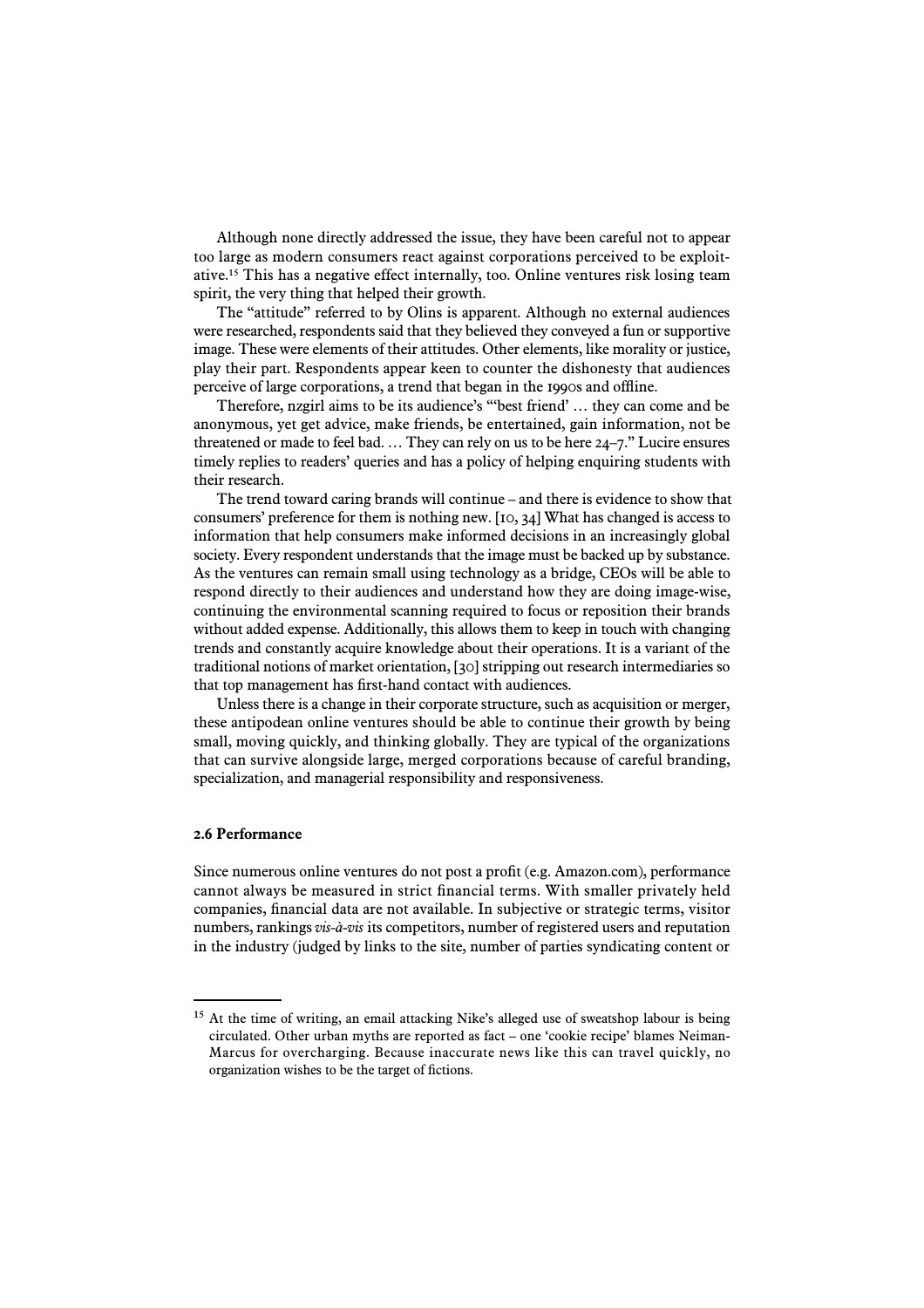entering into affiliate programmes, or by the view from independent industry observers) are valuable indicators.

Respondents were pleased with their ventures. Jenniferann.com has met Hannah's expectations "insomuch as we enjoy a steady rate of growth, exceptionally good feedback and overwhelming support from our suppliers." Crossan-Nicholls says that nzgirl is "so much more than we could have ever hoped for." In strategic terms, there was good feedback.

Web rankings for the sites examined [35] are shown below in bold. These are slightly more objective, yet they must be interpreted relative to their industry and their starting dates.

"Links in" indicates the number of links to the site. Some better-capitalized US and European competitors selected by the author are listed below each for comparison. Domestically targeted sites are also listed where applicable.

The table does show that despite generally later starts, less capitalization and fewer resources, antipodean sites have fared well and better than those targeted domestically, with few exceptions. The importance of differentiation and cross-media presence is highlighted.

| Site                            | Date online<br>at current URL | Links in<br>[34] | Alexa ranking |
|---------------------------------|-------------------------------|------------------|---------------|
| <b>Bloom Cosmetics</b>          |                               | 3                | 328,684       |
| <b>Stila Cosmetics</b>          | April 1998                    | 37               | 166,919       |
| eMale                           |                               |                  | 346,575       |
| Breaka (XM, AU)                 |                               |                  | 521,592       |
| $GQ$ UK $(XM)$                  | April 1998                    | 378              | 24,638        |
| Razor (XM)                      |                               | т                | 17,424        |
| SharpMan (OO)                   | August 1998                   | <b>IOO</b>       | 175,114       |
| <i>FHM</i> Australia (XM,<br>AU |                               |                  | 86,121        |
| Evolu                           | December 1998 <sup>16</sup>   |                  | 4,681,028**   |
| <b>Hippies</b>                  | March 1998                    | 86               | 608,952       |
| <b>Hanes Hosiery</b>            | October 1995                  | 74               | 297,831       |
| Wolford                         | January 1997                  | <b>170</b>       | 54,335        |
| Jenniferann.com                 | <b>June 1999</b>              | 85               | 325,978       |
| Glam on Web (La Perla)          |                               |                  | 48,172        |
| No Regrets                      |                               |                  | 95,393        |

**Table 2.** Rankings of sites, according to Alexa Internet, 26 April 2001

**<sup>16</sup>** Network Solutions Whois record domain registration date, not when the web site was launched.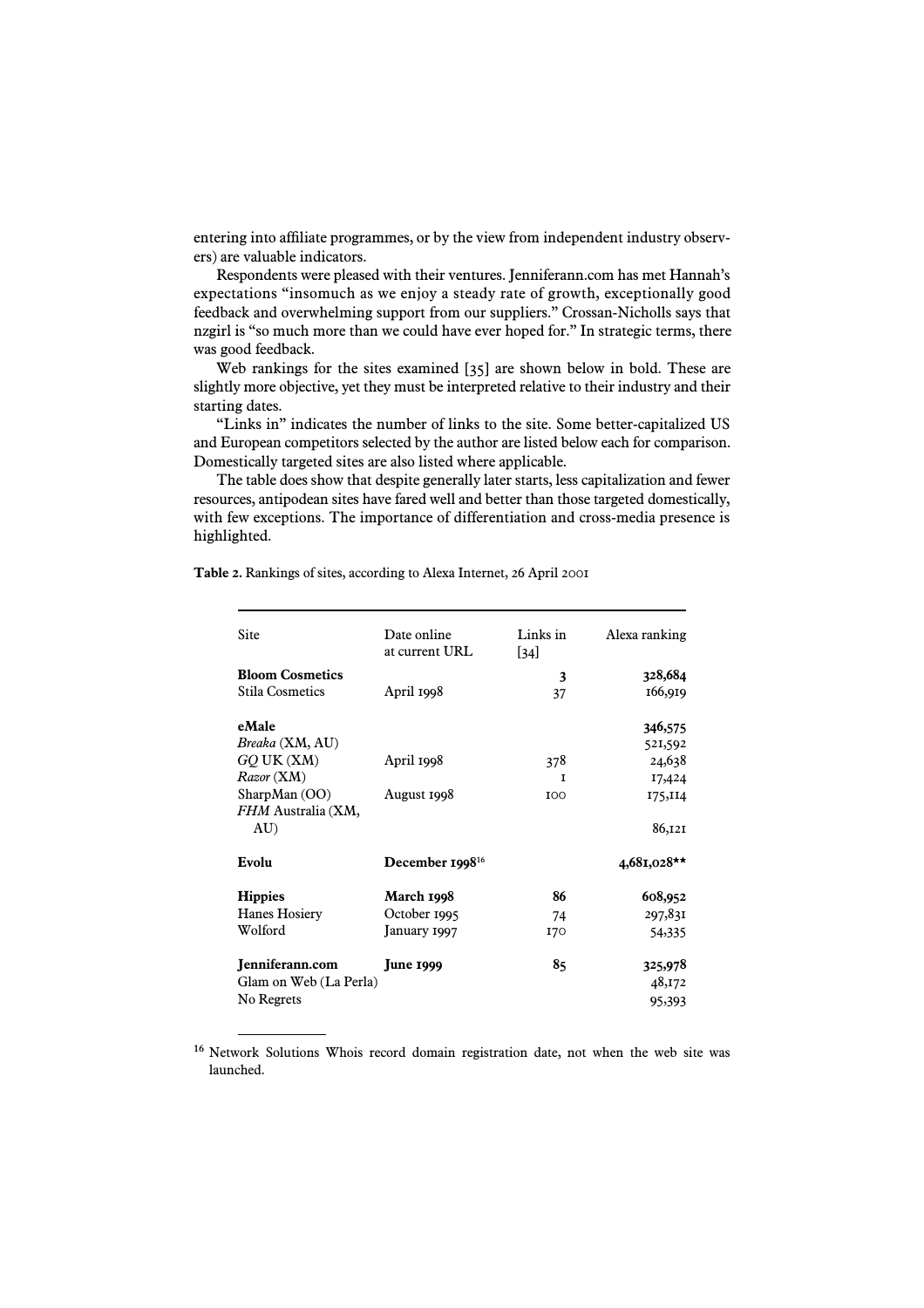## IM Imports (AU) 575,635

| <b>JY&amp;A Fonts</b>         | March 1997           | 818    | 134,669*    |
|-------------------------------|----------------------|--------|-------------|
| Agfa Monotype                 |                      | 3,80I  | 269,266     |
| Font Bureau                   | September 1995       | 436    | 192,982     |
| <b>International Typeface</b> |                      |        |             |
| Corp.                         | April 1997           | 1,675  | 132,967     |
| Hoefler Type Foundry          | January 1996         | IOI    | 866,662     |
| <b>Karen Walker</b>           | February $2000^{17}$ |        | 1,311,824** |
| Anna Sui October 1996         |                      |        | 438,325**   |
| Lucire                        | December 1998        | 816    | 36,533      |
| Elle.com (XM)                 | April 1996           | 4,937  | 5,248       |
| Fashion Live (OO)             | November 1997        | 72     | 34,082      |
| Hint(00)                      | October 1997         | 1,039  | 48,425      |
| style.com (Condé Nast,        |                      |        |             |
| XM)                           | April 2000           | 97     | 3,869       |
| <b>Fashion New Zealand</b>    |                      |        |             |
| (NZ)                          | 1998-9               |        | 105,095     |
| nzgirl                        | December 1999 [35]   |        | 508,642     |
| gURL (OO)                     | December 1997        | 35,222 | 5,182       |
| Teenmag.com (XM)              | January 1996         | I,793  | 4,67I       |
| Teen-net $(OO)$               | July 1996            | 1,108  | 361,836     |
| girl.com.au (AU)              |                      |        | 518,508     |

## **Zambesi 1,226,760**\*\*

*Key*

 $XM = cross-media$ 

 $OO = online-only$ 

NZ = domestically targeted, New Zealand

AU = domestically targeted, Australia

\* This figure is inaccurate for comparison purposes as it has been boosted by JY&A's Consulting and Media divisions. Comparison to the International Typeface Corp. site may be fairer considering both JY&A and ITC store online magazines under their domains.

\*\* Intended as brand support and brochureware rather than the main communications channel with audiences, hence the low ranking.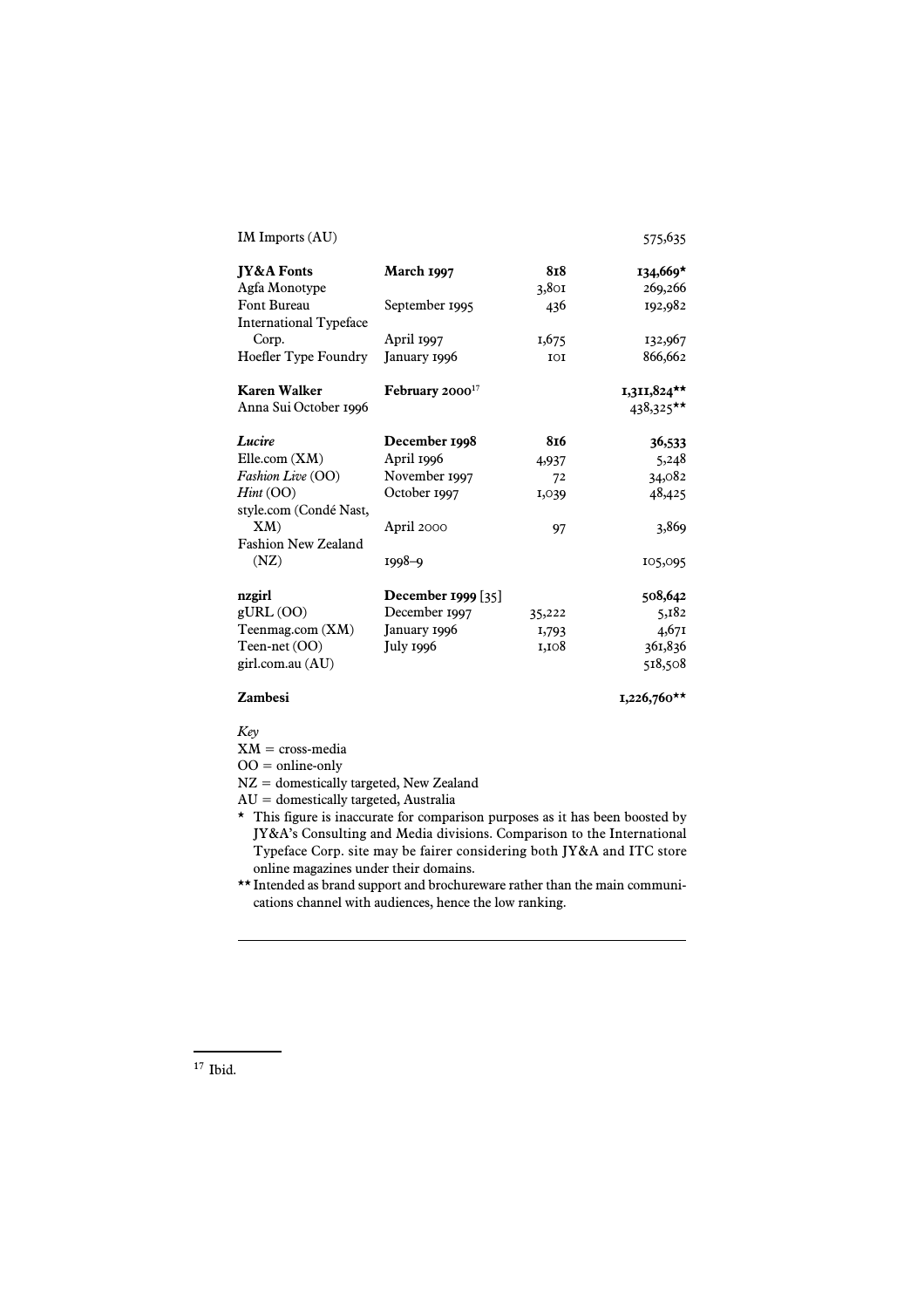## **3 Conclusions**

The organizations examined indicate that the practice of identity and branding online has not changed drastically from its offline progenitor. It continues to revolve around differentiation and trust, as it always has. Consumers depend on both. Technology has become an intermediary linking the CEO and the vision to the public, with fewer distractions arising internally, and vice versa.

Larger, traditional organizations have trouble communicating the vision because the message can be lost through the number of staff and the expense required to communicate to them. Management tends to be distant from consumers and their impression of the organization.

Antipodean organizations are excellent examples because there are national traditions of innovation and independence. [37] The purity of this concept has been carried through more strongly online. The do-it-yourself nature of Australasians seems particularly suited to the medium. Visions must be strong, but organizations must exhibit flexibility and acquire competences as technology changes increasingly more quickly.**<sup>18</sup>**

They have each tapped in to an increasing cynicism against big business. In many cases, they were part of their own demographic, using their own needs to form strategy. [38] The brands they created stand independently and have an entrepreneurial image. They generally place little emphasis on taglines, another differentiating factor against larger, traditional enterprises. Instead, there is a reliance upon a brand attitude.

Skilful branding was imperative given the limits to expenditure. Costs are kept very low while management structures are organic and flat.

As the organizations grow, the entrepreneurial spirit can be retained by technology. Tools such as videoconferencing and the lower prices of telephone calls allow them to keep a team spirit without adding on additional personnel who risk diluting or misunderstanding the vision.

Consistency is paramount. There must be no difference in the way the organization is perceived on- and offline, hence the establishment of online-only brands has been avoided by all the respondents. All recognize the emergence of a global consumer society.

#### **3.1 Implications**

Cross-media presence was considered important. However, implications arise here. Large corporations can afford cross-media promotions. These organizations tend to be based in a single country so offline promotions will be domestic and below-the-line, unless they can create events of international interest, such as Hannah's town-renaming or Lucire's use of Yahoo! Full Coverage to generate hits. The study shows that these are rare although they cement the case for strong brand foundations as well as

**<sup>18</sup>** This must be tempered by the need to reach emerging economies, whose telecommunications infrastructures and computers may not be able to handle high-bandwidth transmissions.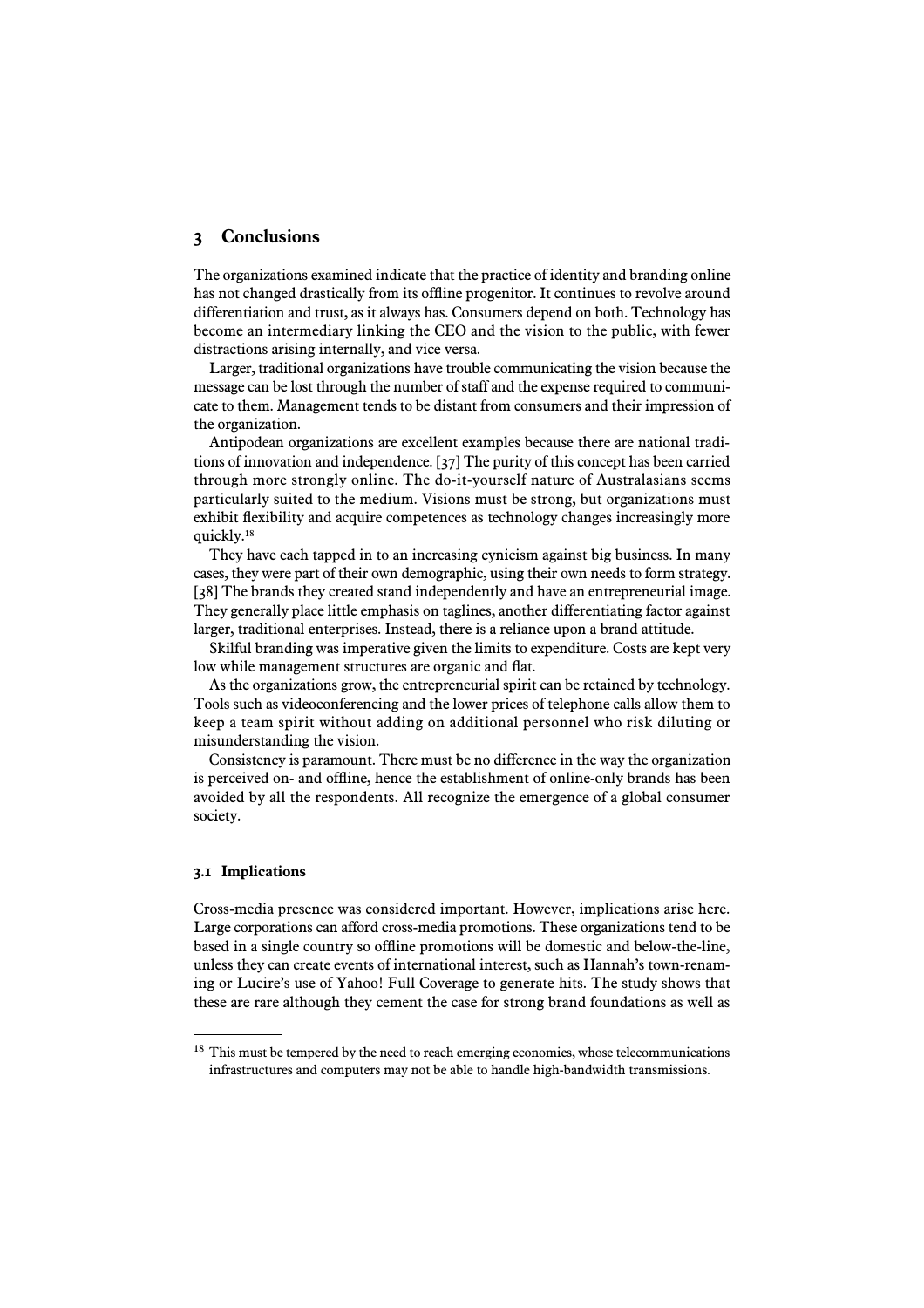the belief that intellectual capital is the driving resource. They have certainly created reputations for themselves as visionaries. To continue this, the antipodean organization must be prepared to use ingenuity to create global interest, otherwise it risks being lost amongst organizations whose promotional budgets alone rival its capital. This issue aalso brings the possibility of mergers, acquisitions and alliances.

If "fun" is a critical part of these brands, then there is a possibility that they are visited because they provide entertainment. [39] Those that are not already providing media services such as nzgirl, eMale and Lucire may find that this is a possible route to generate consumer interest.

A bimodal distribution of organizations, where there are large conglomerates and boutique players, but no mid-size firms, looks set to continue for the foreseeable future, with one difference: the boutique players, which the Australian and New Zealand firms are in resource terms, must think globally and reach the same potential audience. This will be done through coordinated marketing and responsiveness, but most importantly, their ability to communicate brand values to publics – including the media – and shift more quickly than the larger corporations. As Table 2 showed, the entrepreneurs have been able to compete, largely because the CEOs remained aware of changes.

A further issue lies with the change from the first to the second generation. Although there is nothing to suggest that the respondents will leave their companies, succession must play on their minds. While they are sure that their creations will continue, they have become intertwined with their brand. The face of Jenniferann.com is Jenny Hannah. Vanessa Palmer appears in her own promotions. Since they were the ones who showed management commitment, will team members who may have only had email contact be prepared for the change? And will the brand need to change?

If there is such cynicism amongst the public about businesses, will the internet remain an effective tool? As mentioned, some web surfers go online with tightly defined criteria. They do not have the same fascination for the new medium as the 20something originators of the successful antipodean brands. Capturing the hearts of today's teen audience to ensure continued web patronage is an issue for all but nzgirl, which already targets that age group.

The study shows that the online public has the same concerns as the offline one about corporate citizenship and trust. The companies' moves to cross-media presences indicate that they see a merging of the 'wired' and 'unwired'. Both must be reached with strong, branded campaigns. They also cater for a global audience, but none have branched into non-English sites, which needs to be remedied with a new set of competences, while ensuring the brand philosophies 'translate' into another culture.

Thus, the 'think global, act global' stance could have an Achilles' heel. However, it has enabled the organizations to recognize the potential of global markets and forces such as harmonization and a borderless internet. Table 2 indicates that locally targeted sites cannot realize visitor numbers if the web is their primary medium. 'Thinking local' should be the realm of organizations that are inherently local, such as city councils or groups that depend on physical location.

The attraction of analysing the antipodean firm is the small size of the region and high per capita internet usage. Australasians have also been immune to the cynicism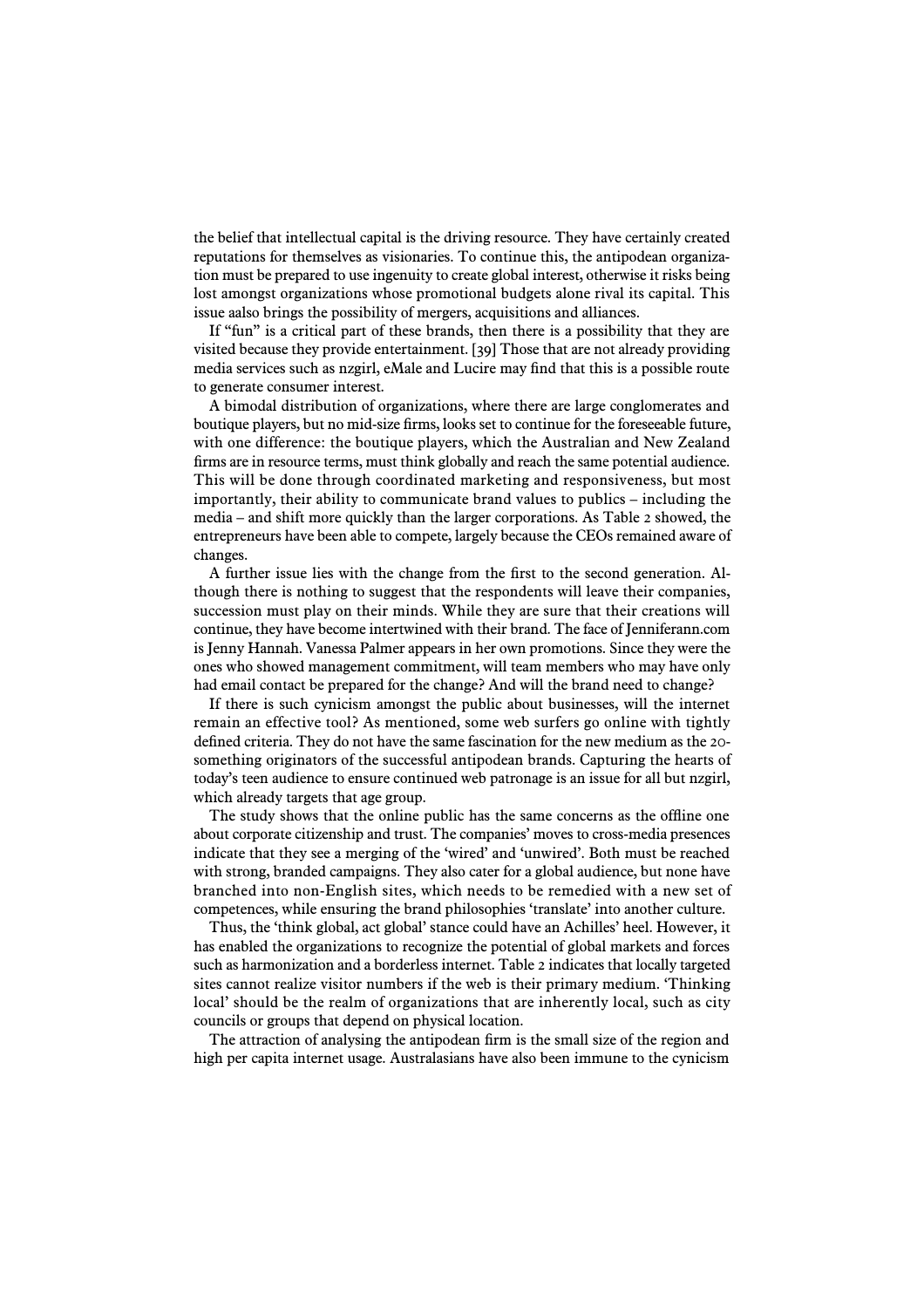that set in when some likened the internet gold rush to tulipomania. Despite their later adoption, there are lessons for all organizations wishing to work commercially on the web or field coordinated marketing campaigns that recognize the growing internet public.

## **References**

- 1. Hagel, J. and Singer, M.: Unbundling the Corporation. McKinsey Quarterly, No. 3 (2000) 148–161
- 2. Yan, J.: Boo.com Boo Hoo. CAP Online (19 May 2000) http://jyanet.com/cap/2000/ 0518ob0.shtml; Emmott, B. (ed.): Business This Week. The Economist (27 January 2001); Klein, A.: Disney Red-Lights Go.com Site. The Washington Post (30 January 2001) E12. Cf. King, C.: Walt Disney Internet Group Shows Financial Gain. InternetNews.com (9 November 2000) http://www.internetnews.com/fina-news/article/ 0,,5 507471,00.html; Lambeth, J.: Surviving the Big Squeeze. Electronic Telegraph (19 October 2000) http://www.telegraph.co.uk
- 3. Frankel, R. (ed.): I-Branding Digest, No. 8 (16 January 2001)  $http://$ list.audettemedia.com/archives/archives.html
- 4. Interview by the author with Wally Olins (19 June 2000)
- 5. Yan, J.: The Attitude of Identity. Desktop (October 2000) 26–31
- 6. Olins, W.: Trading Identities: Why Countries and Companies Are Taking on Each Other's Role. The Foreign Policy Centre, London (1999)
- 7. Olins, W.: The New Guide to Identity. Gower Publishing, Aldershot (1995)
- 8. Yan, J.: Corporate Identity: Its Effects on Business Performance—a Thesis Submitted for the Master of Commerce and Administration Degree. Victoria University, Wellington (1999)
- 9. White, I.: Learn to Read the Sign Language. Desktop (September 1999) 66–69
- 10. Engel, J., Blackwell, R. and Miniard, P.: Consumer Behavior, 6th edn. Dryden Press, Chicago (1990); q.v. Barkow, T.: The New New Ecommerce. Webreview.com (26 January 2001) http://www.webreview.com/soapbox/2001/01 26 01.shtml
- 11. Farquhar, P. H.: Managing Brand Equity. J. Ad. Res. (August–September 1990) RC-7–12
- 12. Aaker, D.: Building Strong Brands. Free Press, New York (1991)
- 13. Cavusgil, S. T. and Zou, S.: Marketing Strategy–Performance Relationship: an Investigation of the Empirical Link in Export Market Ventures. J. Mktg., 58 (1994) 1–21
- 14. Dau, R. and Thirkell, P.: The Relationship Between Marketing Orientation and Export Performance: Further Empirical Evidence. Proceedings of the 1996 Australia–New Zealand Marketing Educators' Conference. Wellington (1996) 369–386
- 15. Klein, N.: No Logo: Taking Aim at the Brand Bullies. Picador, New York (2000)
- 16. Combining Olins, W.: The New Guide, op. cit.; and after Littler, D.: Editorial. Int. Marketing R., Vol. 12, No. 2 (1995) 4–8, referencing Kim: A Perspective on Brands, J. Consumer Marketing, Vol. 7, No. 4 (1990) 63–7; and American Marketing Association: Marketing Definitions: a Glossary of Marketing Terms in Kotler, P.: Marketing Management: Analysis, Planning, Implementation and Control. 6th edn. Prentice Hall, Englewood Cliffs and London (1988)